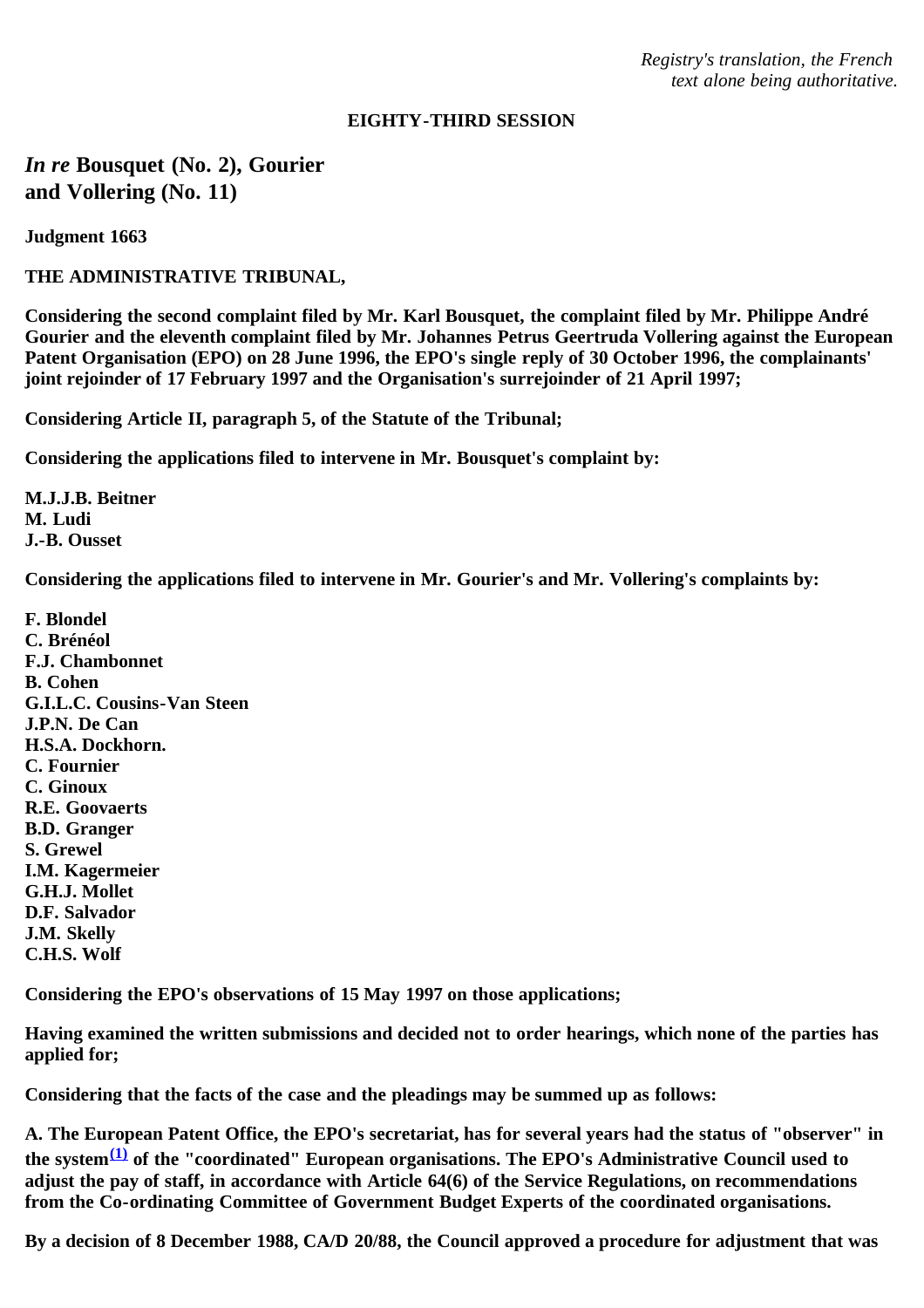**"adapted from that of the 159th and 212th reports of the Co-ordinating Committee of Government Budget Experts". As amended by the Council Article 64(6) now reads:**

**"The remuneration of the permanent employees shall be subject to periodic review. It shall be adjusted by the Administrative Council in accordance with a procedure adopted by that body, account being taken, so far as applicable to that procedure, of recommendations by the Co-ordinating Committee of Government Budget Experts."**

**The procedure of adjustment is based on two notions. One of them, dubbed "parallelism", is that pay at the EPO should keep in line with pay in the main government departments of the seven member States that are taken for the sake of comparison. The other notion is the need to ensure equality of purchasing power in staff pay. Parallelism requires the use of an international index[\(2\)](#page-10-1) of prices in each country and a "specific indicator".[\(3\)](#page-10-2) Parity of purchasing power means that, once the scales of pay at the duty station taken as "the basis" for the system have been set, the scales in each of the other member countries have to be reckoned so as to ensure that staff in like professional and family circumstances have the same purchasing power, whatever the country where they are serving or have retired. The coefficients of purchasing power which are used to work out the scales, and the international price index for Germany, come from a unit known as the Inter-Organisations Study Section on Salaries and Prices (IOS). The coordinated organisations set up that unit and it is affiliated to the Organization for Economic Cooperation and Development. The city taken as the point of comparison for the whole system -- the so-called "reference city" -- is Brussels.**

**The Co-ordinating Committee of Government Budget Experts adopted its 212th report on 14 November 1985. The report says in paragraph 16 that: "While they are only calculated in principle once every four years, purchasing power parities are updated at each 1st July". In a report of 12 February 1993 the Coordinating Committee on Remuneration recommended setting new parities as from 1 July 1992. The adjustment meant rises of 4.1 per cent for Germany and of 7.3 per cent for the Netherlands.**

**On 11 June 1993 the Administrative Council of the EPO adopted proposals that the President of the Office had put to it in CA/29/93. That paper said:**

**"... there is no parity for Munich -- this city being at the centre of our remuneration system -- and, for that reason, the Munich pay scales are not changed. Consequently, in order to maintain equality of purchasing power between Munich and the countries where parities will have to be corrected, the figures for Brussels, used by the coordinated organisations must be reduced by the adjustment (4.1 per cent), established for Munich."**

**The upshot was that there was no adjustment for Munich but, by application of the specific indicator - which was -0.1 per cent -- one of 3.1 per cent for The Hague as from 1 July 1992.**

**The Office then made an administrative blunder. On 26 June 1993 it paid its staff at The Hague various allowances at rates that were 7.3 per cent higher. In July the Director of Staff Policy sent out a notice to staff at The Hague to say that the rise should have been only 3.1 per cent and that the sums overpaid would be docked from pay for July 1993.**

**Mr. Bousquet serves the Organisation at Berlin as an examiner of patents. Mr. Gourier and Mr. Vollering, who are also examiners, are at The Hague. On 6 September Mr. Gourier and Mr. Vollering each lodged two "complaints" with the President against the Council's decision of 11 June, as reflected in their pay slips for June 1993. In the first they asked him to apply to them as from 1 July 1991 scales that took account of the new parities. In the second they asked him more particularly to keep on paying as from 1 July 1993 the sums made over in allowances in June. On 23 September Mr. Bousquet too challenged the Council's decision of 11 June 1993 and asked to have his salary put up by 4.1 per cent as from 1 July 1991.**

**In report 22 of 28 May 1993 the Coordinating Committee on Remuneration had adopted a new procedure for adjusting pay as from 1 July 1993. Appendix 4 to the report said in point 1.2 that parities of purchasing power were in part to be revised each year and for the rest to be linked to indices of prices of the relevant consumer items.**

**The President put to the Council a report dated 30 November 1993 on the adjustment of pay as from 1 July 1993. It explained that for the coordinated organisations the international price index supplied by the IOS**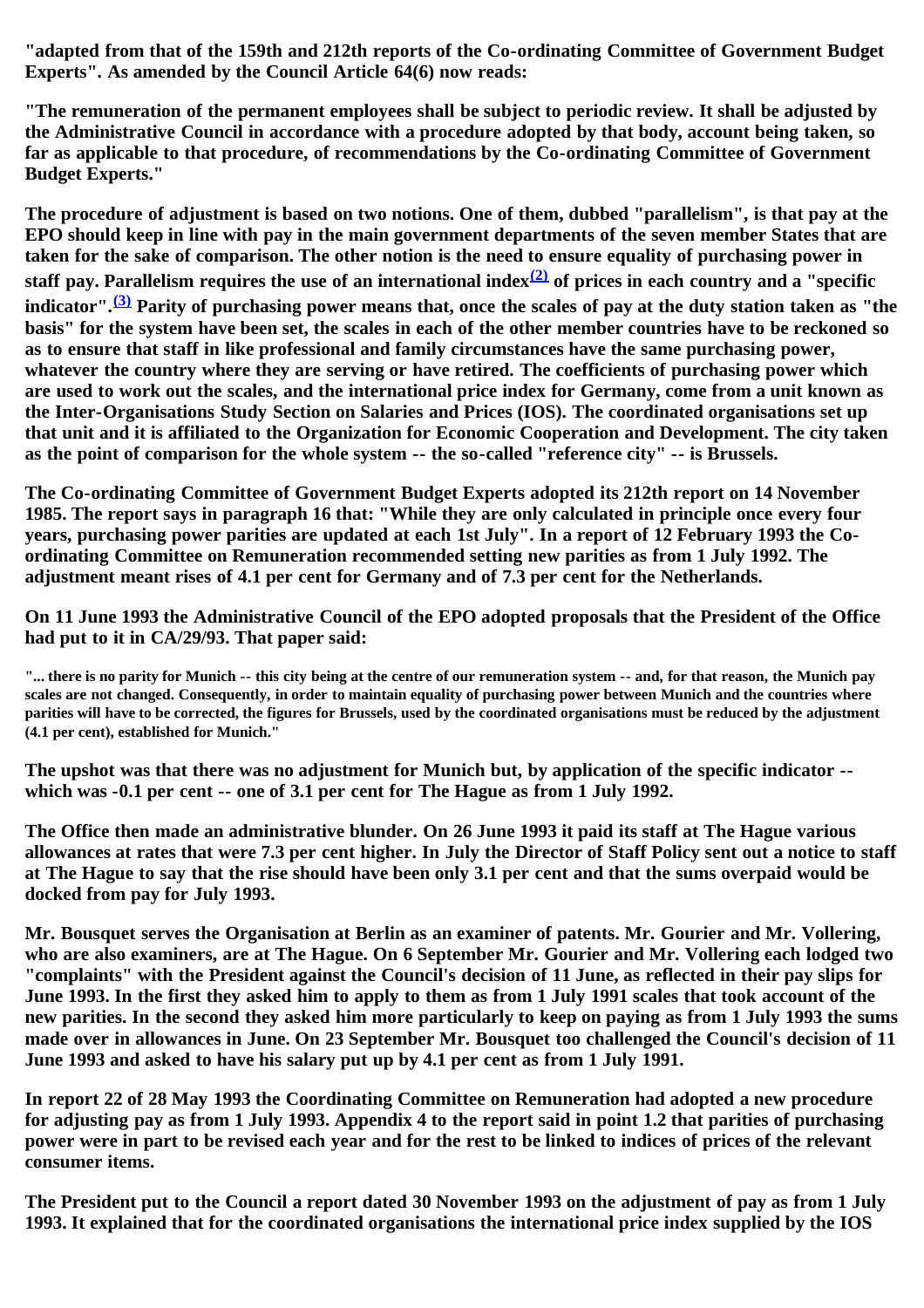**had been replaced by a new index described as "implicit". The new one was worked out from the old international index, had a partial parity component and took Brussels as the "reference city". Brussels -- the report went on -- was obviously irrelevant to any adjustment of basic pay for EPO staff in Germany. For Germany it was Munich, and not Brussels, that mattered most; so the scales had no "parity" component.**

**On 18 November 1993 the IOS had let the Office have an index for Munich. The Office called it "pure", meaning thereby that the IOS had removed any reference to coefficients of purchasing power parity for Germany.**

**On 9 December the Council adopted the President's proposals in his report of 30 November for the scales to apply as from 1 July 1993. The "pure" international index that the EPO was using for Germany brought a rise of 4.3 per cent in pay, whereas the index used by the coordinated organisations yielded one of 6.7 per cent. The President said that for the Netherlands the outcome was a fall of 1.3 per cent.**

**On 14 February 1994 Mr. Bousquet again put a "complaint" to the President objecting that his pay slip for December 1993 showed a rise of only 4.3 per cent in line with the Council's decision of 9 December 1993, whereas the rise that applying the coordinated organisations' index would have brought was, by application of the specific indicator, 6.6 per cent. He asked the President for a 2.3 per cent rise as from 1 July 1993. He also said that the parity adjustment of 4.1 per cent should have applied as from 1 July 1992. On 3 March 1994 Mr. Vollering and on 8 March Mr. Gourier each lodged another three "complaints" with the President. They asked him to raise pay by 4.1 per cent as from 1 July 1992, to correct the amounts of allowances due as at 1 July 1993 and again to raise pay as from the same date by a percentage they did not state.**

**In a paper dated 22 April 1994 the President proposed to the Council what he saw as clearer arrangements for applying Article 10 of the procedure. His suggestion was to explain the statistical data to be used to ensure that the adjustments made by the Office continued, as Articles 6 and 10 of the procedure required, to abide by the provisions of the 212th report of the Co-ordinating Committee of Government Budget Experts, despite the changes made since 1992 by the coordinated organisations. On 8 June 1994 the Council approved as from 1 July 1994 the President's proposals for amending Article 10.**

**In a unanimous opinion of 6 July 1995 the Appeals Committee held that Brussels was still "the heart of the parity system". It recommended raising pay for staff at Munich by 4.1 per cent as from 1 July 1992. In another report, of 15 November 1995, it recommended a like rise in pay for staff at Berlin, The Hague and Vienna. On the same day it issued several other reports. In one it recommended raising pay at The Hague by 2.3 per cent and making corresponding rises in pay everywhere else but Germany as from 1 July 1993. In another report it recommended disallowing the claim to a 2.3 per cent rise for staff in Munich as from 1 July 1993. But it held that the administration had not properly followed the arrangements in the 22nd report of the Coordinating Committee on Remuneration for reckoning the international price index for Germany at that date. So it recommended taking a new decision in accordance with the 212th report of the Coordinating Committee of Government Budget Experts. In yet another report the Appeals Committee recommended allowing the appeals against recovery of sums overpaid.**

**The decisions on pay brought a surge of protest from the staff. The Council held its 60th Session from 4 to 8 December 1995. It bade management start talks on 1 January 1996 with staff representatives to sort out the dispute over pay once and for all. In a communiqué, No. 2 of 1 February 1996, the President offered to make good half the loss of pay that applying the method in force since 1988 had entailed as from 1 July 1992 and thenceforth to take Brussels again as the "reference city" for the system. The upshot was that the President and the chairman of the headquarters staff committee put out a joint statement on 15 February 1996 and the Council endorsed the resulting draft decision on 8 March. A single lump-sum payment was to be made against past losses, the scales were to be adjusted as at 1 January 1996, and Brussels was again to become, as from 1 July 1996, the "reference city" for reckoning parities in purchasing power.**

**A circular of 2 April 1996 from the Vice-President of Directorate General 4 told the staff that the appeals had failed. That is the impugned decision.**

**B. The complainants have two pleas: breach of the procedure of adjust-ment and of Article 64(6) of the Service Regulations, and breach of the rule against retroactivity.**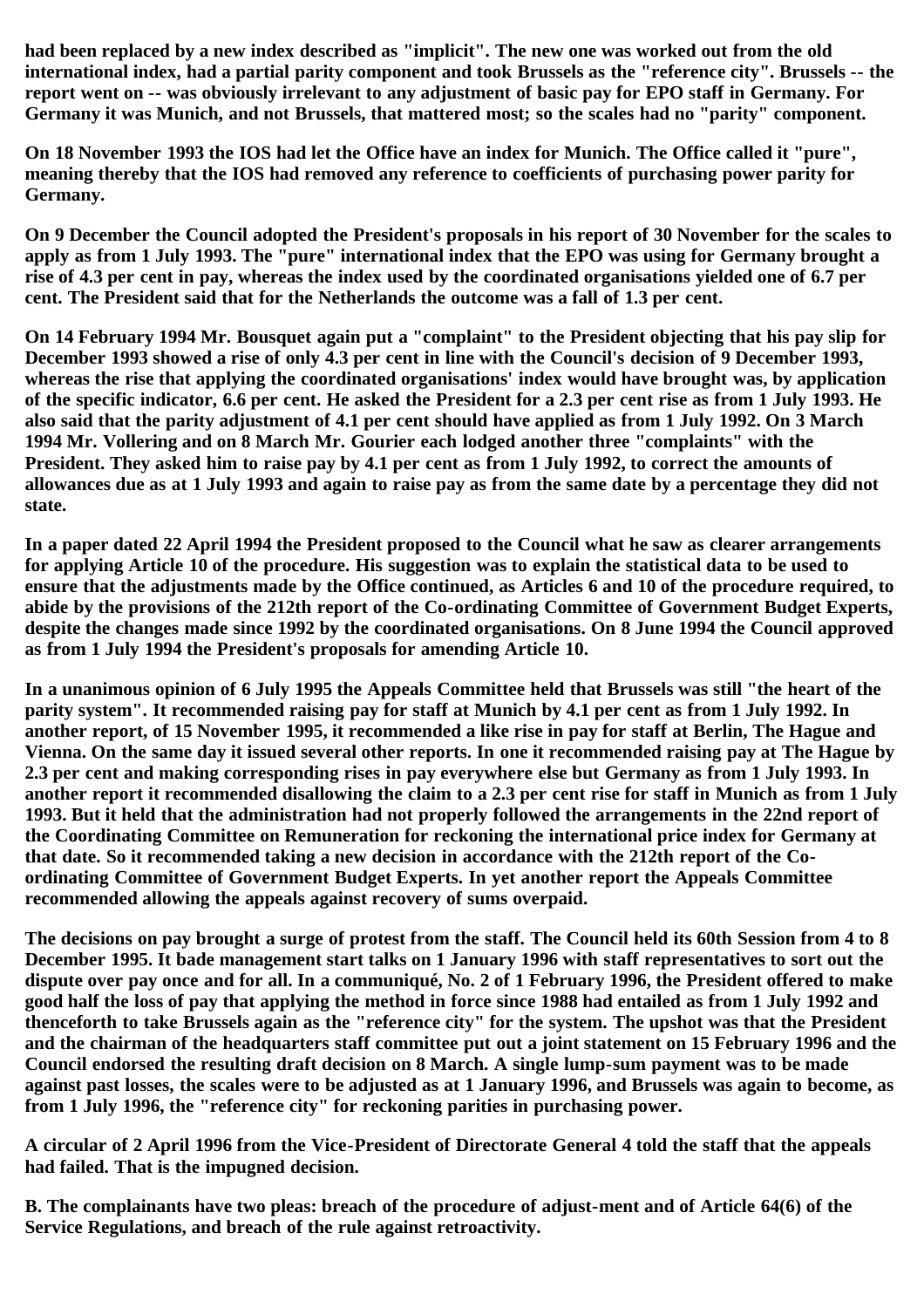**First, they submit that Brussels was still the "reference city", i.e. the duty station to be taken for the sake of comparison. In reckoning pay as at 1 July 1992 and as at 1 July 1993 the EPO ignored the index of the cost of living in Brussels. It thereby dropped the method it had itself adopted on 8 December 1988. The right course would have been to take the international index of consumer prices used by the coordinated organisations and the purchasing power coefficient worked out for Munich from the IOS's figures, which treated Brussels as the "reference city".**

**The complainant's second plea is that the decisions taken in June and December 1993 not to apply in full the adjustments due as from 1 July 1992 and as from 1 July 1993 were tantamount to retroactive amendment of the policy adopted in 1988. No such amendment should have come into force before 1 July 1994.**

**The complainants are asking the Tribunal to quash the decision of 2 April 1995 and order the EPO to pay them as from 1 July 1992 a 4.1 per cent rise in salary "attributable to the inclusion of the Brussels-Munich parity as determined for that date by the [IOS]". Mr. Bousquet wants the Organisation to pay him as from 1 July 1993 a 2.3 per cent rise "attributable to the inclusion in full of the international 'implicit' index for Germany as determined at that date by the IOS" and to pay him in full and retroactively from the dates of entry into force -- as from 1 July 1994 and as from 1 July 1995 -- such adjustments as are attributable to application of the implied" index determined yearly by the IOS for Germany. Mr. Gourier and Mr. Vollering seek further increases of 2.3 per cent "attributable to the inclusion in full of the cost-of-living index for the Netherlands" and such later adjustments as are attributable to application of the cost-of-living index determined yearly by the IOS for the Netherlands. Mr. Gourier and Mr. Vollering ask the Tribunal to declare that the EPO acted in breach of Article 88 of the Service Regulations on the recovery of undue payments. They claim payment of interest at the rate of 10 per cent a year on the amounts withheld, and costs.**

**C. In its reply the EPO asserts that according to several technical papers written in support of its case in the internal appeal proceedings Munich has since 1988 been the point of comparison for the pay of EPO staff. The compromise of March 1996 replaced Munich with Brussels as from 1996.**

**The defendant denies breaking the rule against retroactivity or departing from any of the rules. It submits that the Office was right to recover promptly the sums overpaid in allowances in June 1993.**

**D. In their rejoinder the complainants maintain that whereas Brussels serves the purpose of statistical comparison Munich matters just for the choice and presentation of pay scales. They observe that Article 6 of the procedure refers to what the Co-ordinating Committee of Government Budget Experts said in its 212th report about the reckoning of parity coefficients and price indices. They infer that the nub of the method consists in relating purchasing power parities to Brussels. The EPO chose to have the IOS supply the relevant statistics. They press their other pleas.**

**E. In its surrejoinder the Organisation submits that the distinction that the rejoinder draws between Brussels and Munich is a "mere fiction". Article 6 of the procedure makes an express derogation from the 212th report: it says that the coefficients are "re-calculated on the basis of Germany (Munich = 100)". Having the IOS supply data for the purpose of applying the procedure does not make Brussels the relevant point of comparison.**

# **CONSIDERATIONS**

**1. Until 30 June 1988 the scales of staff pay for the EPO were the same as for the system of "coordinated" organisations. The Organisation had the status of an observer and was applying for full membership. The system takes Brussels as the point of comparison. The scales of pay for staff in Brussels serve as the basis for working out the scales in other countries, coefficients being applied to give pay the same purchasing power whatever the duty station.**

**In an edition dated January 1982 Article 64(6) of the Service Regulations read:**

**"The remuneration of the permanent employees shall be subject to periodic review and shall be adjusted by the Administrative Council taking account of the recommendations of the Co-ordinating Committee of Government budget experts of the Co-ordinated Organisations."**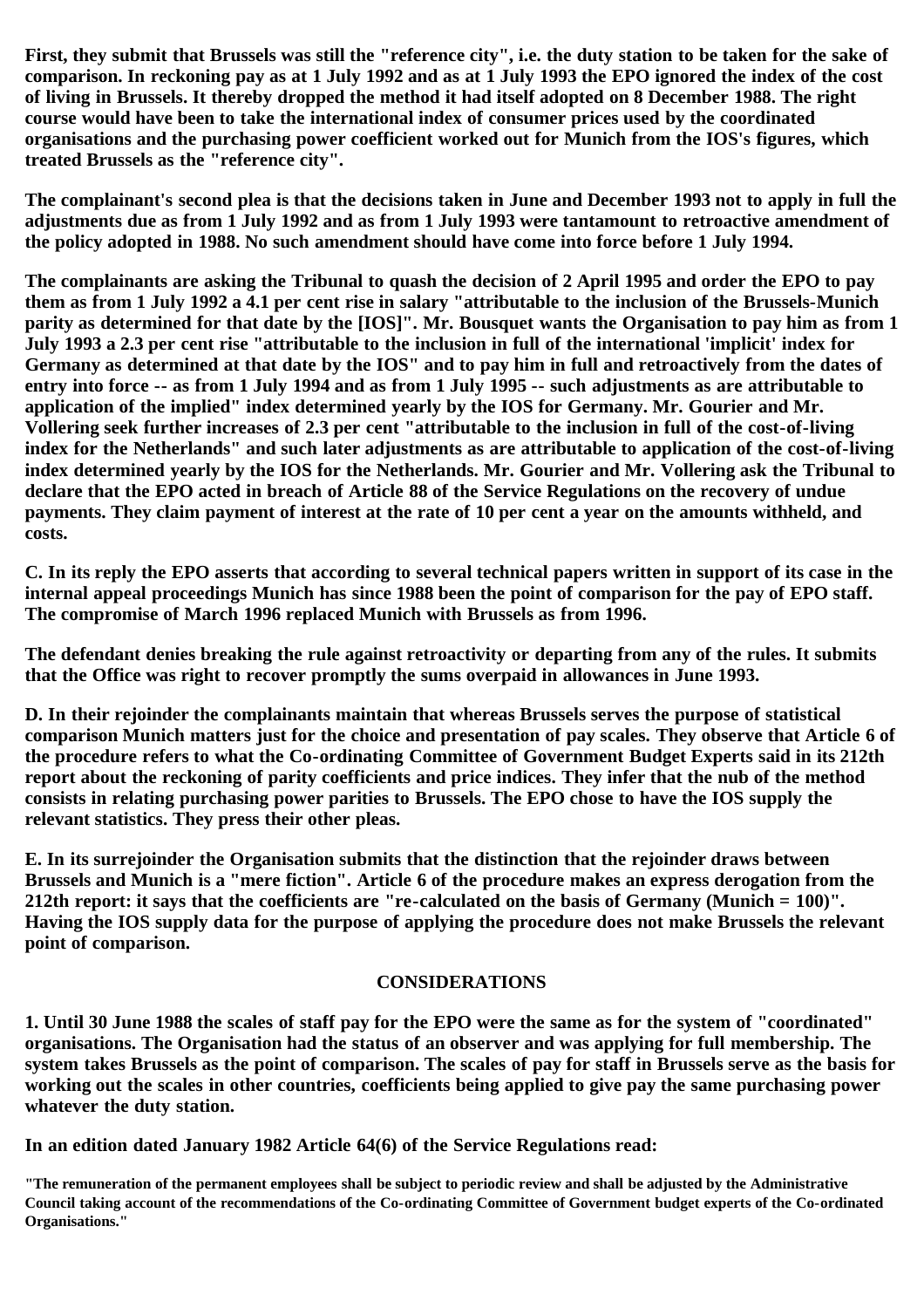**In 1988 the EPO adapted the system of the coordinated organisations to its own needs: it would bring pay into line with its own career system, adjust pay for all grades so as to have a rational structure allowing a smooth shift from one grade to another, and fit in a new grade, A4(2).**

### **Its Administrative Council then amended Article 64(6) to read:**

**"The remuneration of the permanent employees shall be subject to periodic review. It shall be adjusted by the Administrative Council in accordance with a procedure adopted by that body, account being taken, so far as applicable to that procedure, of recommendations by the Co-ordinating Committee of Government Budget Experts."**

**On 8 December 1988 the Council approved the text of a procedure for the adjustment of salary. The title was: "Procedure, adapted from that of the 159th and 212th reports of the Co-ordinating Committee of Government Budget Experts, for adjusting the remuneration of permanent employees of the European Patent Office". The text reads in part:**

#### **"CHAPTER II - REVIEW OF BASIC SALARIES**

#### **Article 3**

**1. With effect from 1 July of each year and on the basis of comparable grades, the basic salaries of permanent employees working in Germany will be adjusted by an amount equal to the percentage change over the past 12 months in the international price index as calculated in that country, corrected upwards or downwards by the applicable weighted average of the real percentage changes in net remuneration levels in the central government services of the reference countries over the same period.**

**2. This percentage adjustment applies to basic salaries in force in Germany at 1 July of the previous year.**

**3. Remuneration levels of civil servants in central government services and the national cost of living indices are supplied by the relevant Member States' civil services; the international price indices and coefficients of purchasing power are supplied by the Inter-Organisations Study Section.**

**...**

#### **Article 5**

**To obtain the basic salaries applicable on 1 July in countries other than Germany, the new basic salaries applicable to the staff working in Germany are multiplied by the coefficients of purchasing power parity which ensure that all employees in the same grade and step have the same change of purchasing power.**

### **Article 6**

**The coefficients of purchasing power parity and consumer price evolutions are calculated in accordance with the procedure laid down in the 212th report of the Co-ordinating Committee of Government Budget Experts and re-calculated on the basis of Germany (Munich = 100).**

**...**

# **CHAPTER V - CONSUMER PRICE INDICES AND COEFFICIENTS**

## **OF PURCHASING POWER PARITY**

## **Article 10**

**The change in the cost of living referred to in articles 3, 6, 7 and 9 and the application of the coefficients of purchasing power parity referred to in Articles 3, 5 and 6 are determined on the basis of the international price indices and coefficients of purchasing power parity drawn up in the Member States in accordance with the recommendations of the 212th Report of the Co-ordinating Committee of Government Budget Experts."**

**Annex II of the 212th report sets out the statistical methods used by the Inter-Organisations Study Section on Salaries and Prices (IOS), a body set up by the coordinated organisations. It says:**

**"III. Purchasing Power Parities**

**8. The Committee could support the recommendation of the Working Party that Brussels should remain the reference town [sic] and**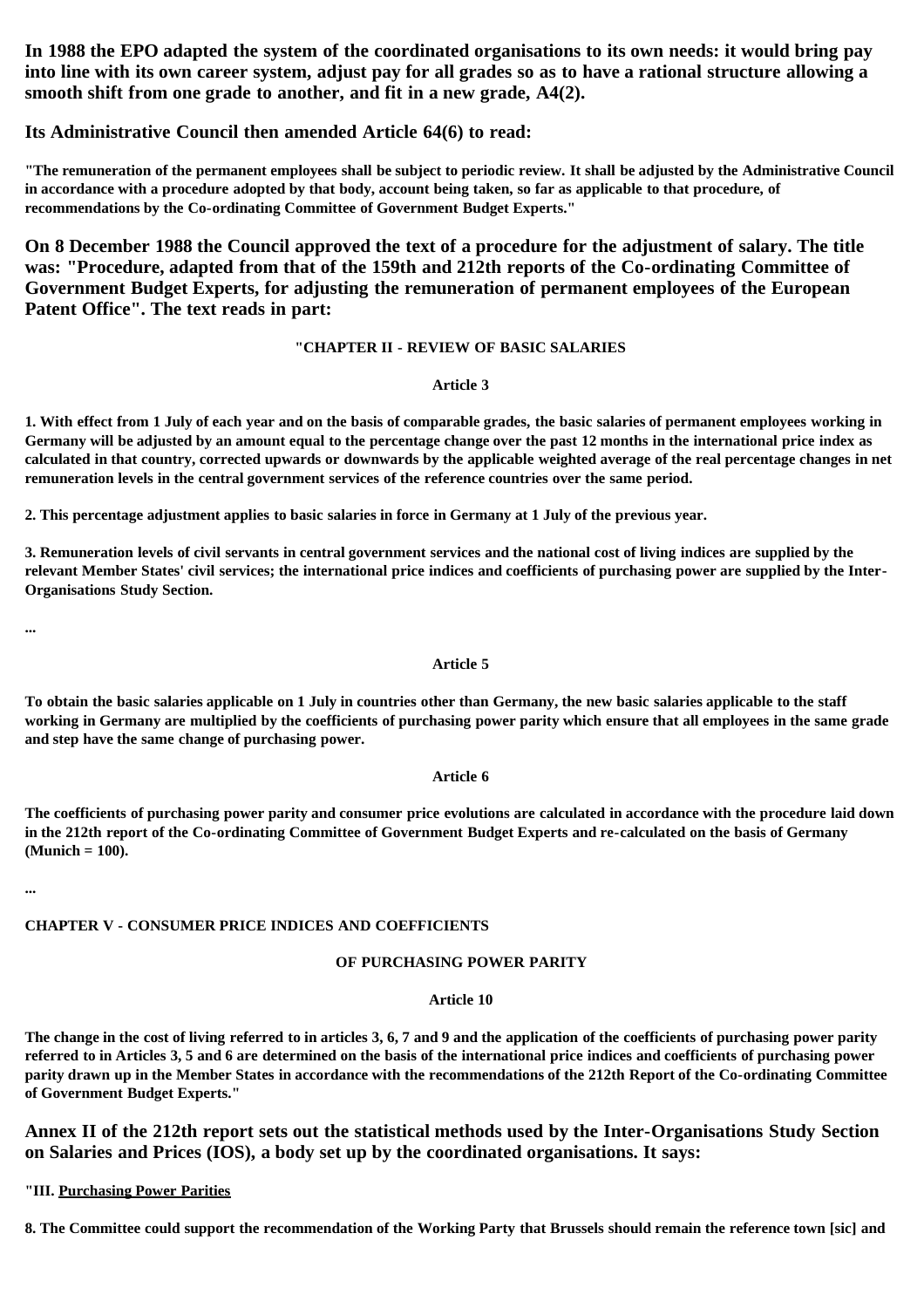**that the Fisher method should be used for the calculations.**

- **9. In order to establish purchasing power parities between Brussels and the various duty stations involved, it is necessary to:**
- **(i) collect representative commodity prices in Brussels and each of the duty stations,**
- **(ii) weight these prices in accordance with the consumption pattern of the population concerned ...,**
- **(iii) subsequently update these parities.**

**...**

### **IV. Co-operation between the European Communities and the**

### **Coordinated Organisations**

**16. The international index for Belgium ... is calculated by the SOEC [Statistical Office of the European Communities] and approved by the Belgian Ministry of Economic Affairs ... It is used by the European Communities and the Co-ordinated Organisations. The international index for France is calculated by the INSEE [National Institute for Statistics and Economic Research] and used by the European Communities, Co-ordinated Organisations and the United Nations. The international indices for Germany, Italy, the Netherlands, Norway and the United Kingdom are calculated by the Inter-Organisations Section on the basis of data provided by national statistical offices ..."**

**The gist of the method adopted in 1988 was that the IOS was to supply information on international price indices and coefficients of purchasing power for Brussels. The EPO used that information to recalculate the scales for Munich and therefrom to work out the scales for the other EPO duty stations.**

**2. The EPO says that it followed the new procedure until 1992, when it introduced a method of its own. It explains that that method consisted in using statistics that came, not from the IOS for the purpose of recalculating the Munich scales, but from the statistics offices of the state of Bavaria or of Germany as a whole. The Organisation found the new method more reliable than taking the new "implicit" international price index which the coordinated organisations were using instead of the old one. The method made for savings, too, on rises attributable to inflation in the cost of living.**

**The President put a paper -- CA/29/93 -- to the Administrative Council at its session of June 1993 about the adjustment of pay as from 1 July 1992. The paper proposed using new coefficients of purchasing power parity which the Coordinating Committee on Remuneration had approved. It said:**

**"In accordance with Articles 5 and 6 of the procedure ... these coefficients, using Germany as a reference, apply to the Office."**

**It observed that the coordinated organisations had made the following adjustments as from 1 July 1992, taking Brussels as the basic point of comparison:**

**Country: Germanyy Reference city: Munich New parity: 0.0515 Old parity: 0.04948 Change: + 4.1%**

**...**

**Country: Netherlands Reference city: The Hague New parity: 0.05500 Old parity: 0.05127 Change: + 7.3%**

**The paper commented that in accordance with Articles 5, 6 and 10 of the procedure the new parities needed to be taken into account as they reflected local trends and to be brought into line with the EPO's own reference city, which was Munich. The paper explained that since the EPO was taking Munich as the reference city only the figure for Munich should serve in working out the rates of adjustment for the other**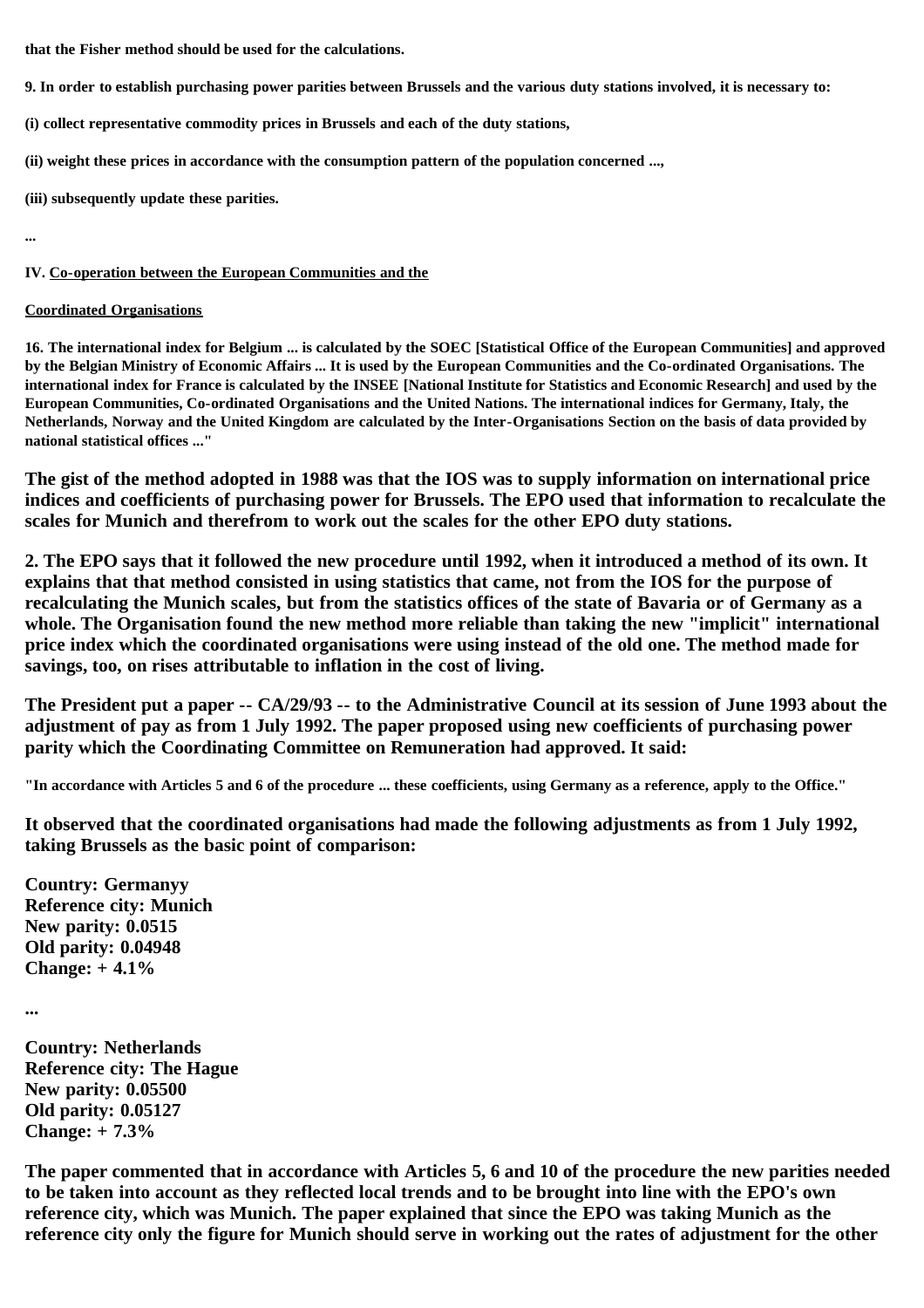**duty stations. The rate of adjustment for The Hague would be 3.1 per cent. The Munich figures were adapted regularly and needed no further amendment: should any slight adjustment prove necessary, the President would make proposals in the light of the Office's financial situation.**

**On 11 June 1993 the Administrative Council approved the President's proposals and decided:**

**"***Article 1*

**Note has been taken of the report of the President of the European Patent Office on the implementation of the new purchasing power parity coefficients, the proposals for which have been approved.**

*Article 2*

**Basic monthly salary scales in tables 3 and 4 of Annex III to the Service Regulations are replaced by the corresponding scales contained in the tables appended to this decision.**

#### *Article 5*

**Should the adjustment arising from this decision result in a scale or an amount for indemnity or allowance lower than that in force in July 1992, such negative adjustment shall be reflected in adjustments after 1 July 1992.**

*Article 6*

**This decision ... shall apply as from 1 July 1992."**

**Application of the new method resulted in no increase at all for Germany and one of 3.1 per cent for the Netherlands. Several documents observed that the method made for cuts in costs.**

**3. Many staff at Munich, Berlin and The Hague were put out to hear that they would not be getting the same adjustments as the staff of the coordinated organisations.**

**In June 1993 the EPO paid staff at The Hague allowances at a rate that was 7.3 per cent higher. Shortly afterwards, however, it told them that it had mistakenly paid them too much and would be recovering the sums overpaid. The staff objected on the grounds that the conditions for recovery under Article 88 of the Staff Regulations were not met.**

**Many staff members appealed against the Council's decision of 11 June 1993 on adjustment as it was reflected in their pay slips.**

**4. On 9 December 1993 the Council adopted a decision on the President's proposal on the adjustment of staff pay as from 1 July 1993. The adjustment was worked out from the figures for June 1993. To make for parity in purchasing power the EPO got from the IOS what it calls a "pure" international price index, a corrected version of the "implicit" one used by the coordinated organisations.**

**Staff lodged further internal appeals against the pay slips they got as a result of that decision.**

**On 8 June 1994 the Council made amendments to Articles 6 and 10 of the procedure adopted in 1988. The amended text reads:**

**"***Article 6*

**The coefficients of purchasing power parity and consumer price evolutions are calculated in accordance with the procedure laid down in the 212th report of the Coordinating Committee of Government Budget Experts and the interpretation thereof in Chapter V of the procedure and re-calculated on the basis of Germany (Munich = 100)."**

**Article 10 comes under Chapter V, which is headed "Consumer price indices and coefficients of purchasing power parity". It says in (1) that the change in the cost of living referred to in Articles 3, 6, 7 and 9 and the application of the coefficients of purchasing power parity referred to in Articles 3, 5 and 6 are determined on the basis of the international price indices and coefficients of purchasing power parity drawn up in the Member States in accordance with the recommendations of the 212th Report of the Co-ordinating Committee of Government Budget Experts. Article 10(2) says that only rents actually paid by EPO staff will**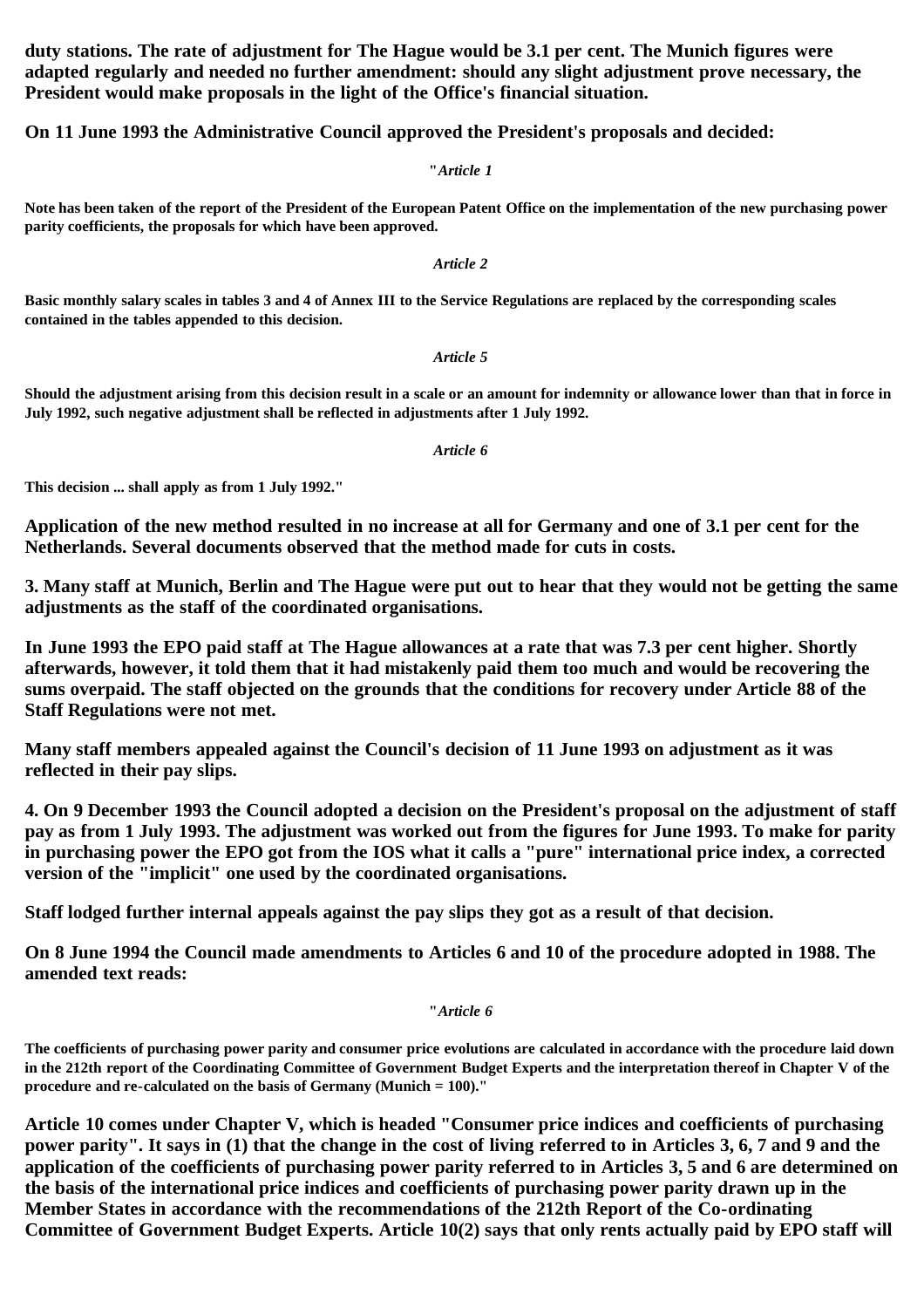**count in evaluating changes in rent used to calculate international price indices. Article 10(3) provides that the purchasing power parities shall be updated each year as at 1 July by multiplying the purchasing power parity by the percentage change in the international or the relevant national consumer price index and dividing the result by the percentage change in the international price index for Germany. Article 10(4) states that parities for Austria and the Netherlands will be updated on the strength of the international index and that for other countries where pensioners are resident the national index will be used. Lastly, 10(5) says that for Austria the parity resulting from the recalculation as at 1 July 1994 and communicated by the IOS shall be regarded as the purchasing power parity existing at that date.**

**In December 1994 the Council adopted, on the strength of the procedure as amended in June, an adjustment to pay for the period from 1 July 1994 to 30 June 1995.**

**Again appeals came from the staff.**

**5. The appeals went to the Appeals Committee. In reports of 6 July and 15 November 1995 it unanimously recommended that the President allow them.**

**To have done with the disputes the President and the staff representatives found a compromise. A proposal that the Council approved on 8 March 1996 was put to each member of the staff, and most of them accepted it. The gist of it was that Brussels was to serve as the reference city for the purpose of adjustment and pay was to go up as from 1 January 1996 by 3.9 per cent for Berlin and Munich and by 6.3 for The Hague. Lump sums would also be paid that were equivalent to half the amounts that would be due if the Appeals Committee's recommendations as to the reference city were followed. That meant letting staff at Munich, Berlin and The Hague have retroactive payment of 2 per cent of net pay as from 1 July 1992. Staff at The Hague would also get another rise of 2.1 per cent in net pay as from 1 July 1993. The compromise did not apply to anyone who declined it.**

**The Vice-President of Directorate General 4 informed the staff by a circular of 2 April 1996 that the President had rejected the internal appeals.**

**6. Three permanent employees, each acting for himself, have lodged these complaints impugning the President's decision. They are challenging the change made in June 1993 that consisted in dropping the method which had been adapted from that of the coordinated organisations and which had taken Brussels as the starting point of comparison. The impugned decision and their claims are about the adjustment of pay for the periods from 1 July 1992 to 30 June 1993 and from 1 July 1993 to 30 June 1994. Pay since 30 June 1994 is not at issue.**

**The Organisation has put in a single reply and the complainants a single rejoinder. The cases may be joined since they arise from the same facts and raise the same issues.**

**The nub of the complainants' case is that the change of method offended against Article 64(6) of the Service Regulations and against the rule that no administrative decision that may cause injury should be retroactive. They cite precedent. Mr. Gourier and Mr. Vollering, who are stationed at The Hague, have a subsidiary plea: if the new method were upheld recovery of the sums overpaid in allowances would be in breach of Article 88 of the Service Regulations.**

**In the Organisation's submission there is only one material issue: should the reference city for the relevant periods have been Brussels or Munich? Its answer is that, quite obviously, in 1988 it replaced Brussels with Munich, where its headquarters are, for the purpose of adjusting pay at its other duty stations. It denies breach of the rule against retroactivity on the grounds that there were no new rules: the President was just applying rules already in force. In answer to the subsidiary plea of the complainants stationed at The Hague the defendant says that recovery of the sums overpaid in allowances is not in breach of Article 88. To anyone who got those sums the mistake was glaring: everyone had been told that the rise would be 3.1 per cent and the sums paid were plainly higher.**

**7. Adjustment serves two purposes: one is to make for equality of purchasing power by reference to trends in consumer prices; the other is to have "parallelism" in pay between the EPO and national civil services by applying a weighting factor known as the "specific indicator" so as to adjust upwards or downwards.**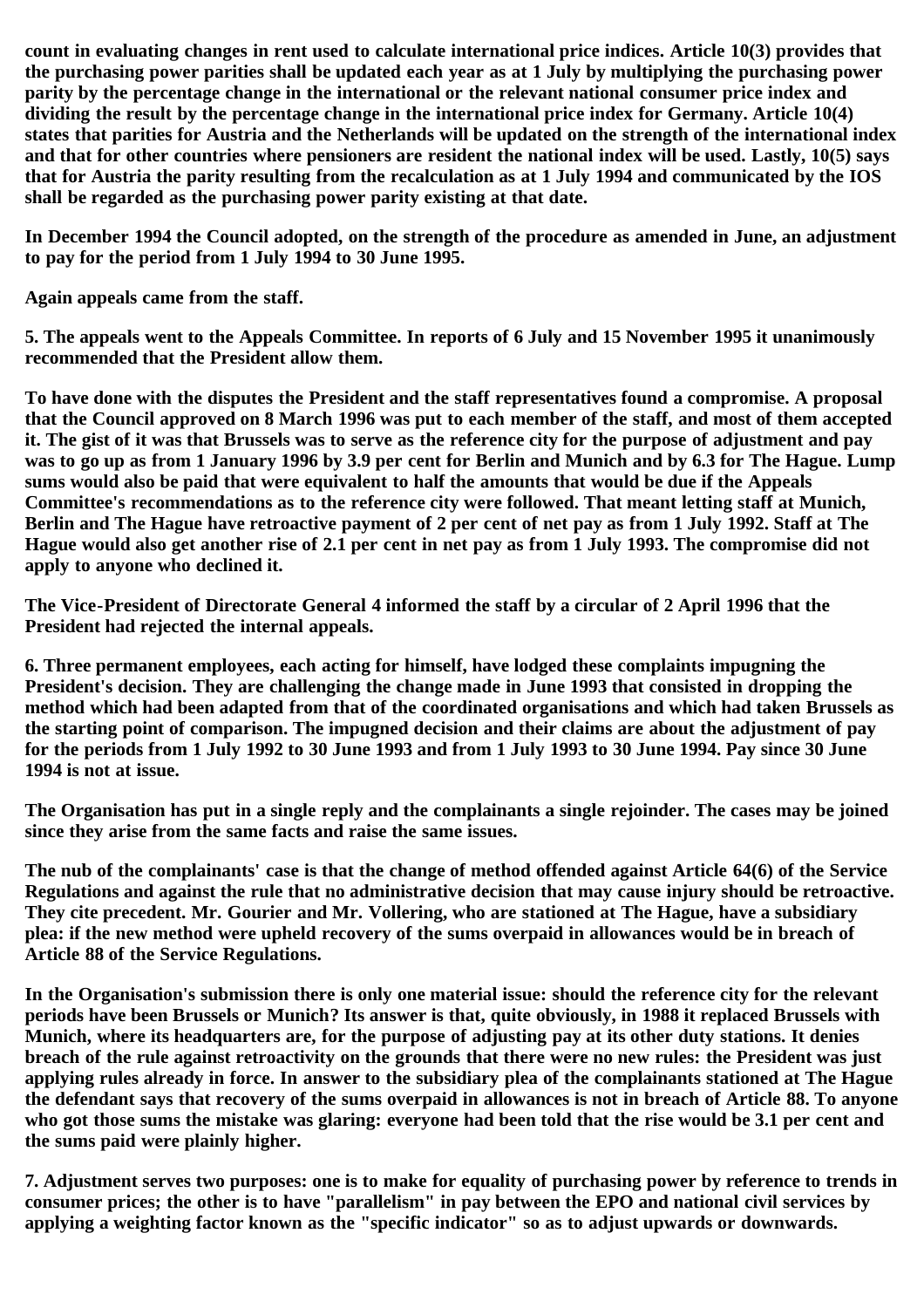**The only point at stake is whether parity of purchasing power was observed. What, in other words, was the proper basis for adjusting the complainants' pay to the cost of living from 1 July 1992 to 30 June 1993 and from 1 July 1993 to 30 June 1994?**

**Both sides rightly acknowledge that to work out pay for other duty stations the Organisation has since 1988 been taking Munich as the reference city ("Munich = 100") and reckoning the scales according to differences in purchasing power between Munich and the host countries, the purpose being to preserve parity. The complainants are not challenging the rates of adjustment applied to the Munich scales for the other duty stations. What they do challenge is the method of setting the Munich scales, precisely because of the effect on pay at the other duty stations. In their submission the material issue is whether Brussels was what they call the "statistical reference city" for the EPO, as it was for the coordinated organisations, and they maintain that it was. The Organisation reports that Munich has been the only reference city since 1988. In 1989-92 it used to take the international price indices which it got from the IOS and which the coordinated organisations were also using. In 1992-93 it switched to its own method of reckoning trends in purchasing power at Munich and accordingly granted no increases. In 1993-94 it went back to a "pure" international price index which it got from the IOS but which the coordinated organisations had stopped using. Is the method it followed in 1992-93 and in 1993-94 in line with the one it had approved in 1988 and so with the new text of Article 64 of the Service Regulations and the procedure then adopted?**

**8. The Organisation's first plea is that Munich has been the only "reference city" since the change of method in 1988. In its submission the upshot is that it was free to set the Munich scales on its own and to disregard the IOS's figures for Brussels. Articles 3, 5 and 6 of the procedure are -- it argues -- conclusive, and they derogate from the** *renvoi* **to the 212th report, which took Brussels as the reference city.**

**The plea fails. According to the 1988 version of Article 64(6) of the Service Regulations adjustments are to be made "in accordance with a procedure adopted" by the Council, "account being taken, so far as applicable to that procedure, of recommendations by the Co-ordinating Committee of Government Budget Experts". The plain meaning is that, "so far as applicable" and in keeping with the EPO's own needs, the Organisation is to follow those recommendations. There is no intent of derogation from the system in any other respect.**

**Article 3(1) of the procedure stipulates that pay in Germany "will be adjusted by an amount equal to the percentage change over the past 12 months in the international price index as calculated in that country"; article 3(3) says, among other things, that "international price indices and coefficients of purchasing power are supplied" by the IOS; and Article 6 that "The coefficients of purchasing power parity and consumer price evolutions are calculated in accordance with the procedure laid down in the 212th report of the Coordinating Committee of Government Budget Experts and re-calculated on the basis of Germany (Munich = 100)". Article 10 too is relevant. The heading of the text is "Procedure, adapted from that of the 159th and 212th reports of the Co-ordinating Committee of Government Budget Experts, for adjusting the remuneration of permanent employees of the European Patent Office." Applying the 212th report means that Brussels is the statistical reference city. Indeed it is such not just for the coordinated organisations but for the European Union and United Nations bodies as well. If, as the defendant says, Articles 3, 5 and 6 of the procedure amounted to derogation, then the procedure would at the very least have had to explain how otherwise to adjust the pay of staff in Munich in line with the two cardinal notions of parity and parallelism. It does not.**

**The President put to the Council a paper -- CA/29/93 -- about pay as from 1 July 1992. Though the paper acknowledged that the IOS's new parity figures reflected cost-of-living trends, it still proposed adjustment to bring them into line with the EPO's own "basic reference point". It did not explain how that was to be done; it merely gave to understand that the proposal was linked to the Organisation's finances. Nor was any satisfactory explanation later forthcoming on the subject for either of the two periods, 1992-93 and 1993-94. Even though the EPO took Munich as the point of comparison for the other duty stations, it was still perfectly able to work out the Munich scales from the IOS's figures for Brussels (taking Munich as "=100"). One factor of relevance in construing a rule is the way it has been understood and applied in good faith over a long period. From 1988 until the adjustment made as from 1 July 1992 the EPO took the IOS's figures. Indeed it stood to gain in two ways from doing so. For one thing, the unit of the coordinated organisations was offering a reliable service and full documentation, which the EPO did not have and which it says it was too small to secure for itself. The other advantage was that in adjusting pay it was keeping in the**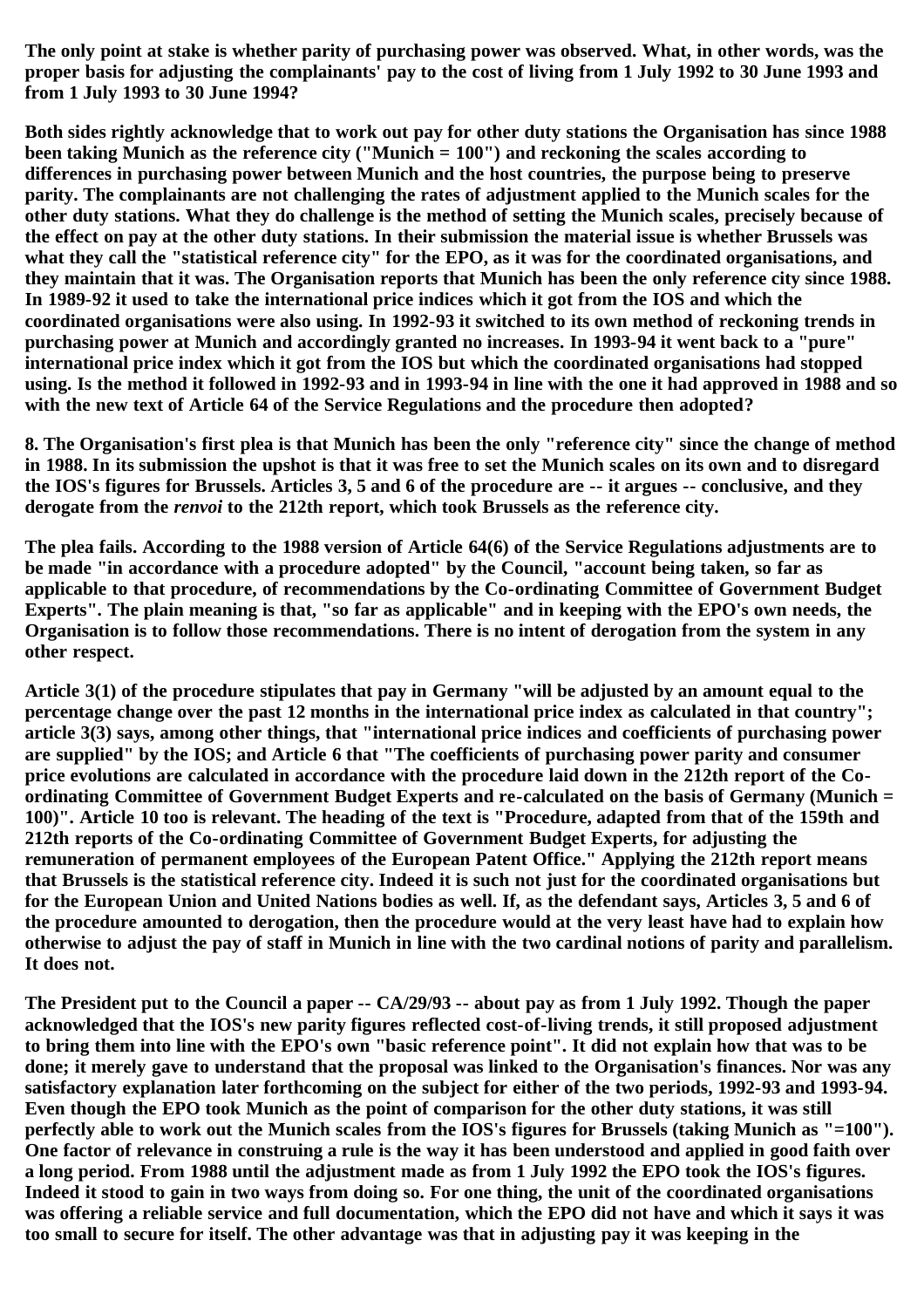**mainstream of international organisations, subject only to a few exceptions to answer it own needs.**

**The conclusion is that the rules that the EPO made in 1988 did not allow it to depart from the method of adjusting pay on the strength of the IOS's cost-of-living figures.**

**9. The Organisation further pleads that in 1992 it had to stop using the IOS's index and start reckoning its own cost-of-living figures. The reason was that the coordinated organisations had given up that index in favour of a weighted one, described as "composite" or "implicit", which was not at all the international index provided for in the EPO's procedure. It had to make good the loss of the old index and itself get hold of other statistics of price movements so as to work out the rates of adjustment. It says they came from German or Bavarian statistical services.**

**The coordinated organisations fine-tune adjustments every few years on the strength of the findings of detailed surveys of the cost of living for civil servants. For the years in between, adjustments used to hinge on general cost-of-living indices; but to make for greater accuracy the organisations decided to carry out smaller surveys and use the findings to work out a fraction of the full rate of adjustment. Hence the implicit index.**

**The President put a paper on the subject to the Council at its meeting in November 1992. Like the EPO's advisory group on pay, he said that that system had been working well. He proposed making no change in the IOS's practice of converting the international to the implicit index. The Council agreed. In 1993, however, President and Council changed tack on the grounds of drawbacks over using the implicit index.** One was the risk of letting through too big increases which would have been hard to correct *ex post facto*.

**(a) Did it really run counter to the procedure for the EPO to use the IOS's implicit index?**

**There is no need to answer that question. The procedure left the Organisation discretion in the matter, and it did not actually decide whether it wanted to keep to the old sort of international index insofar as it never invoked the choice in support of its refusal of an increase in pay.**

**(b) Yet the Organisation does fail to show that it could not have got from the IOS an international price index established as in 1988.**

**It says that for the 1993-94 exercise it got from the IOS a "pure" international index, which was worked out easily enough. So presumably it would have been able, however belatedly, to get a pure index for 1992-93 as well.**

**The conclusion is that there were no proper grounds for departing from the 1988 procedure.**

**10. The Organisation says that there was no appreciable change in the cost of living in Munich to warrant adjustment. That seems implausible. Indeed the paper that the President put to the Council does not bear it out. The reasons that the paper offers relate mainly to pay policy, and it says that there may be a correction later if the Organisation's finances so allow. The rates of increase approved by the coordinated organisations and by the European Union for 1993-94 suggest that according to the relevant indices the cost of living in Munich did then go up. So do the terms of the compromise later concluded by the Organisation with most of its staff. Applying a "pure" index for 1992-93 too would probably have yielded a different result.**

**11. By failing to apply the 1988 procedure in 1992-93 the Organisation infringed the staff's right to the adjustment due thereunder. And its decision affected the one about pay in 1993-94 because it set the figures that afforded the basis for subsequent adjustment.**

**12. Applying the wrong method put the staff at serious risk of not getting the adjustment they were entitled to.**

**In that respect they are in much the same position as the staff of the European Southern Observatory as to the failure to adjust pay for 1992-93: see Judgments 1419 (***in re* **Meylan and others) and 1420 (***in re* **Dekker and von der Lühe), which apply by analogy.**

**The impugned decision must therefore be set aside. Since the Organisation has not yet worked out the**